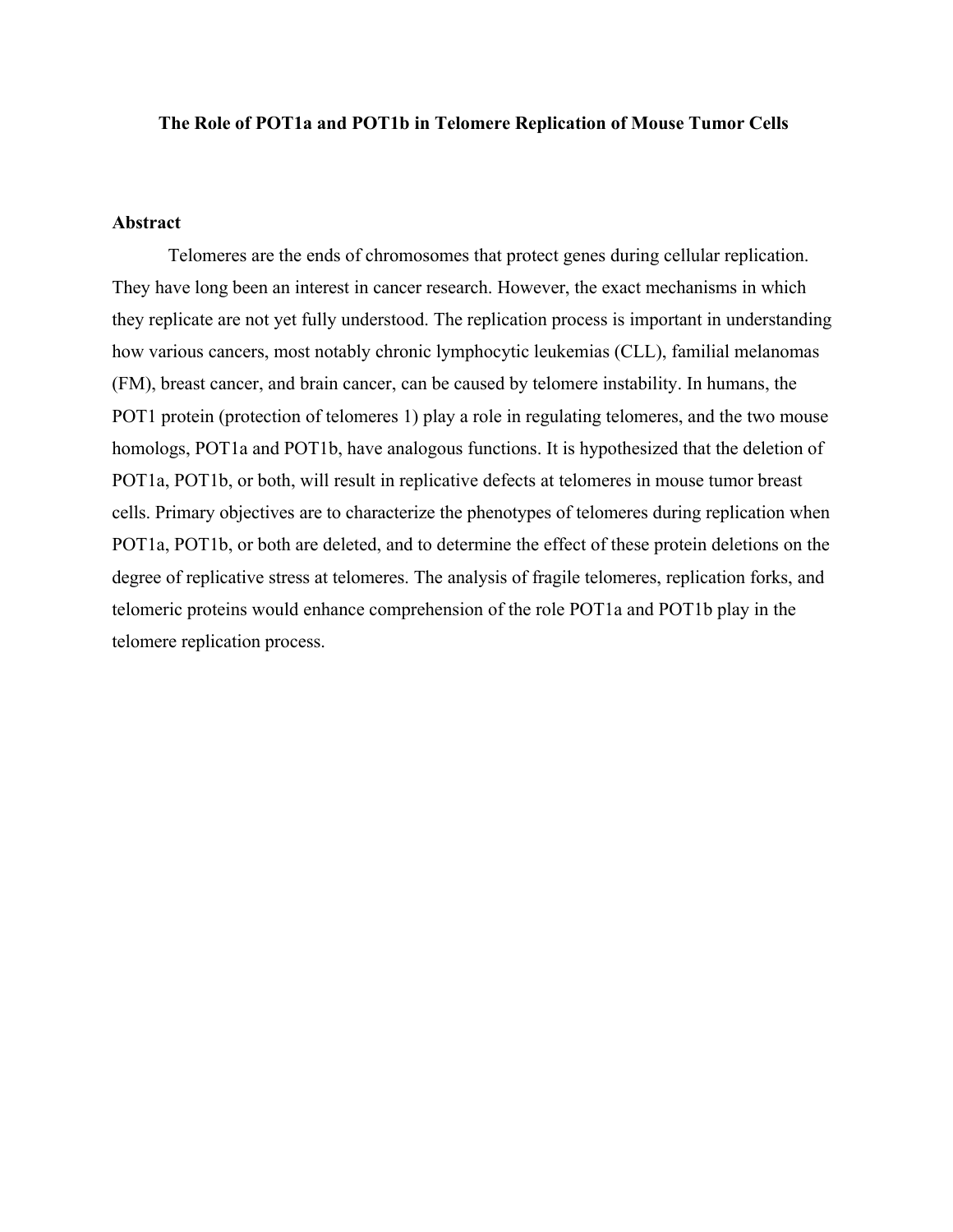### **Background and Significance**

Telomeres are the protective ends of chromosomes, and proper functions at telomeres are important in preventing abnormal growth and atypical aging of cells. Dysfunctional telomeres are major characteristics of many diseases, such as Werner Syndrome and many forms of cancer, including but not limited to, chronic lymphocytic leukemias (CLL), familial melanomas (FM), breast cancer, and brain cancer. An understanding of telomeres would help broaden insight into cancer mechanisms and direct the development of various cancer therapies.

Telomeres are major factors in determining the lifespan of a cell. During DNA replication, DNA polymerase can only add nucleotides in the 5' to 3' direction. This results in a leading strand, where there is continuous replication, and a lagging strand, where DNA is replicated in fragments as the replication fork opens. This results in progressive shortening of telomeres after every cell cycle because the ends cannot be replicated. When telomeres have been eventually completely shortened, apoptosis or senescence is triggered in a cell to ensure that faulty DNA will not be replicated due to the shortening of the chromosome. The enzyme telomerase has the ability to elongate telomeres. It is normally inactive in somatic cells, but it is active in stem and germline cells. Active telomerase is one mechanism in which cancer cells can maintain telomere length and remain immortal (Shammas, 2011).



Figure 1: The shelterin complex (obtained from de Lange, 2018). The shelterin complex at telomeres consists of 6 proteins. Telomeres consist of TTAGGG repeats and a 3' overhang.

On the structural level, telomeres consist of the repetitive nucleotide sequence TTAGGG and a 3' overhang. They are regulated by a group of six proteins, known as the shelterin complex (Figure 1). The main role of shelterin is to prevent replicative stress and chromosomal abnormalities. Because the 3' overhang is a single-stranded piece of DNA, the cell may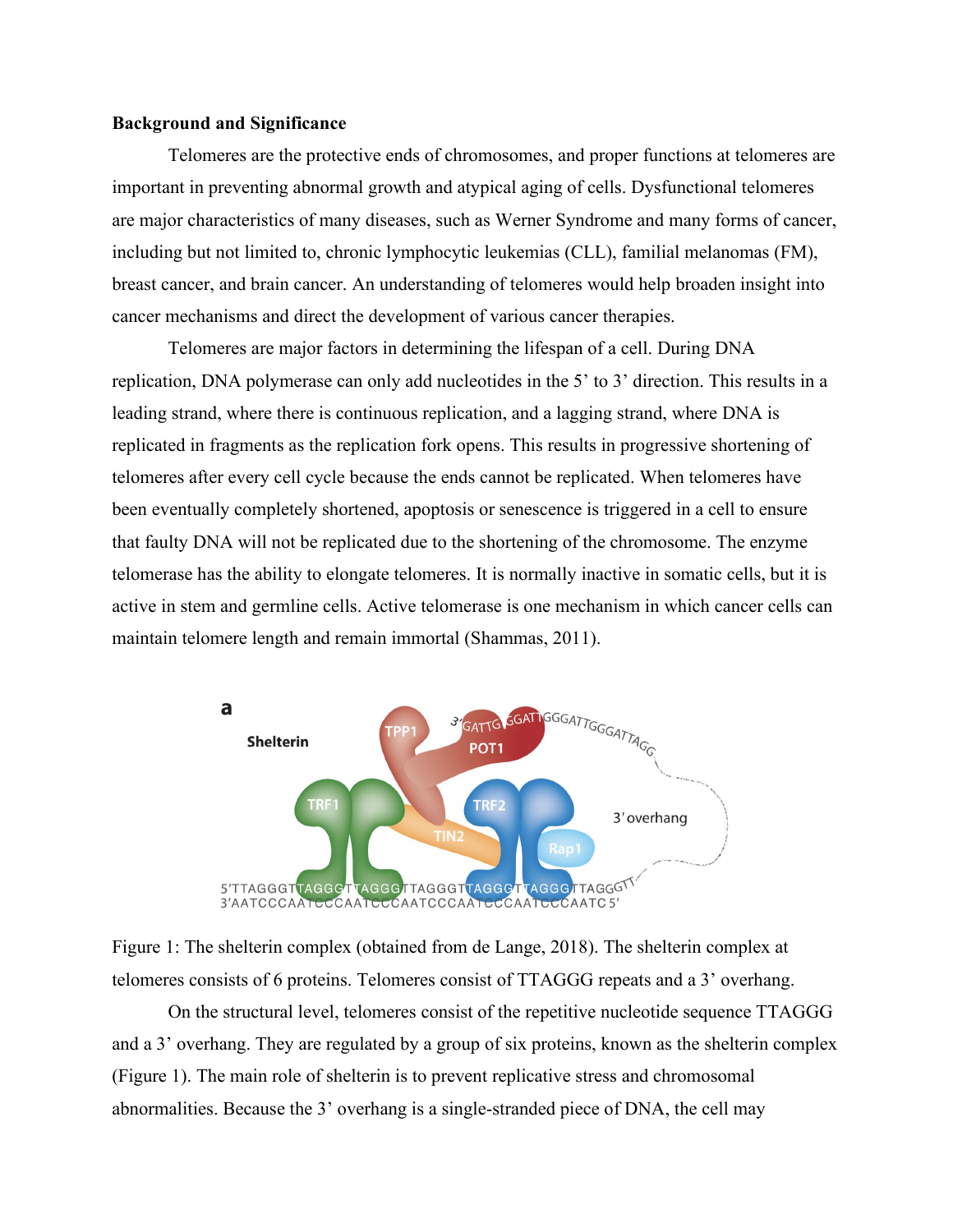incorrectly identify the overhang as a damaged piece of DNA that needs repair, leading to DNA damage responses (DDR). There are multiple DNA enzymes and double-stranded break (DSB) repair pathways that would attempt to repair the telomere. However, this will result in abnormalities, such as telomere sister chromatid exchanges (T-SCE) and chromosome fusions (de Lange, 2018). One way in which telomeres hide the overhang to prevent DDR is with the formation of a t-loop. The single-stranded portion of the telomere will go in between a piece of double stranded portion of telomeres, creating a loop and hiding the overhang (Wu et al, 2006).

The six proteins in the shelterin complex are TRF1 (telomere repeat factor 1), TRF2 (telomere repeat factor 2), Rap1 (Repressor / Activator Protein 1), TIN2 (TRF1-interacting nuclear protein 2), TPP1 (TIN2- and POT1-organizing protein), and POT1 (protection of telomeres 1). TRF1, TRF2, TIN2, and Rap1 form the core of the complex. TRF1 prevents replication fork stalling, and TRF2 plays a role in t-loop formation and maintenance. The primary function of Rap1 is to stabilize TRF2, and TIN2 stabilizes TRF1 and TRF2. TPP1 helps POT1 with its functions (de Lange, 2018).

POT1 is an especially crucial protein in shelterin, which is bound to the protein TPP1 in the complex and the 3' overhang. The protein prevents genome instability, including aberrant homologous recombination. In mice, there are there are two homologs of the human version of POT1: POT1a and POT1b. These homologs have an analogous role as in humans. The POT1 domains consist of 3 OB (oligonucleotide/oligosaccharide) folds and a Holliday junction resolvase-like junction. Mutations in the OB folds will result in the activation of a DDR and telomere instability (Gu et al, 2017).

While shelterin helps to prevent the activation of a DDR, a problem arises during telomere replication. Because shelterin binds to telomeres, the replication fork is stalled because of the physical barrier presented by shelterin (Figure 2). This results in incomplete replication and generation of fragile telomeres, which are locations where gaps and breaks are likely to form, inducing replicative stress. There are enzymes, such as SMARCAL1 DNA translocase, that aid in repairing DNA and restarting replication at the replication forks (Poole et al., 2015). TRF1 is known to have a major role in telomere replication by recruiting the helicases BLM and RTEL1 to reduce fragile sites. It is thought that POT1 interacts with TRF1 during replication. Furthermore, POT1 competes with RPA (replication protein A), a protein that is recruited in the ATR DNA damage response pathway, to bind to telomeres. Preventing RPA binding to the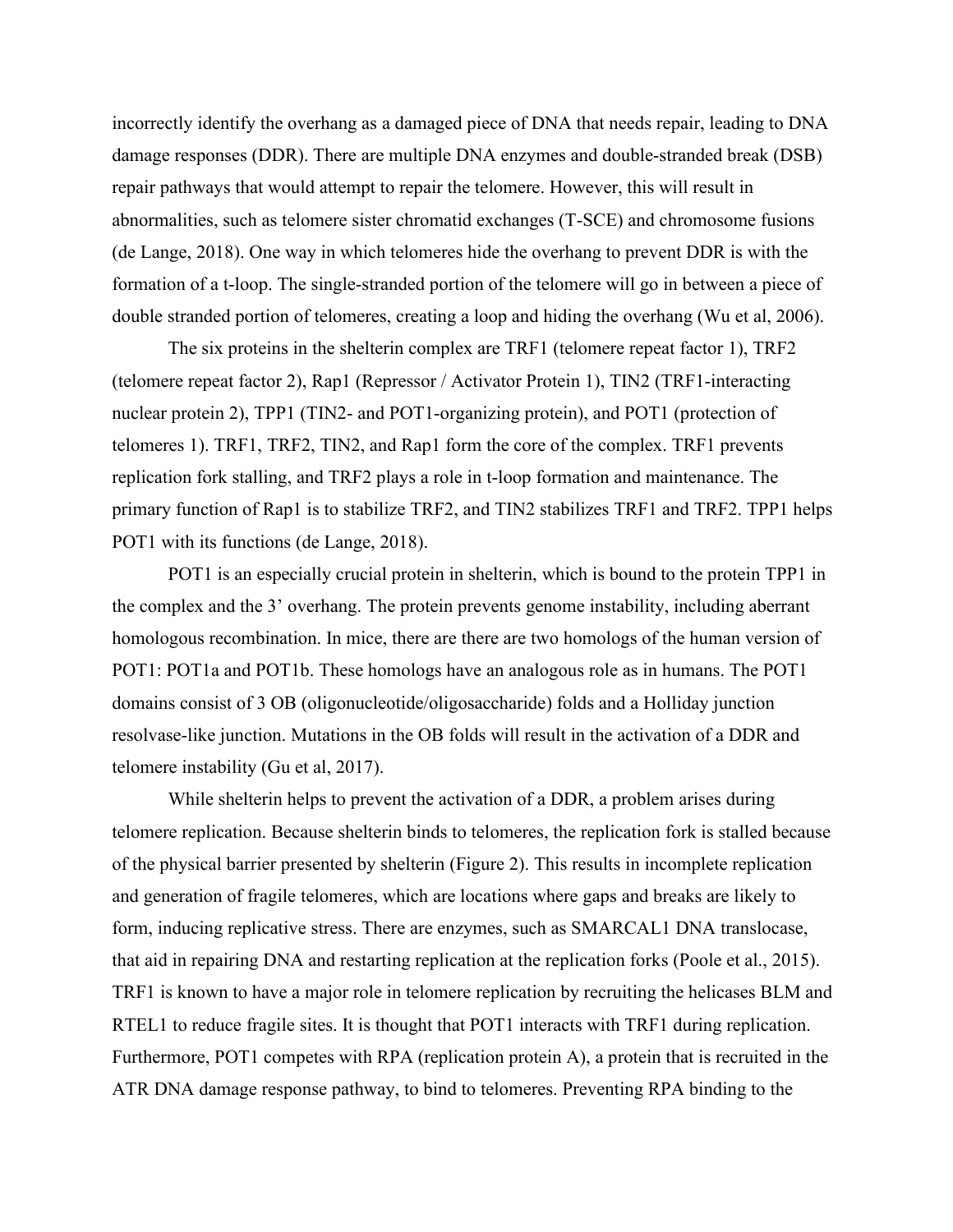single-stranded overhangs by POT1 slows down replication (Sfeir et al., 2009). More research is needed to determine the role of POT1 during telomere replication.



Figure 2: Replication fork at telomeres (obtained from Sfeir et al., 2009). The replication fork at telomeres is stalled because of the binding of shelterin to telomeres.

## **Hypothesis**

I hypothesize that the loss of POT1a, POT1b, or both will result in telomeric replication defects in mouse tumor breast cells.

# **Specific Aim 1: Characterization of telomere replication phenotypes when POT1a, POT1b, or both are deleted from telomeres.**

Rationale: While the role of TRF1 in telomere replication has already been studied, the role of POT1a and POT1b is currently unknown. Furthermore, studies have shown various similarities and differences between the POT1 proteins. Both are thought to work together to repress the NHEJ (non-homologous end joining) pathways (Wu et al., 2006). However, there are some differences, including their primary functions.

POT1a mainly prevents DNA damage response to maintain telomere stability. Throughout the entire cell cycle, POT1a represses the ATR pathway by preventing RPA from binding to telomeres. This would prevent forms of dysfunctional telomeres, including homologous recombination (HR), t-loop HR, chromosome fusions, and p53-dependent senescence (de Lange, 2018). Furthermore, POT1a is known to have a role in replication by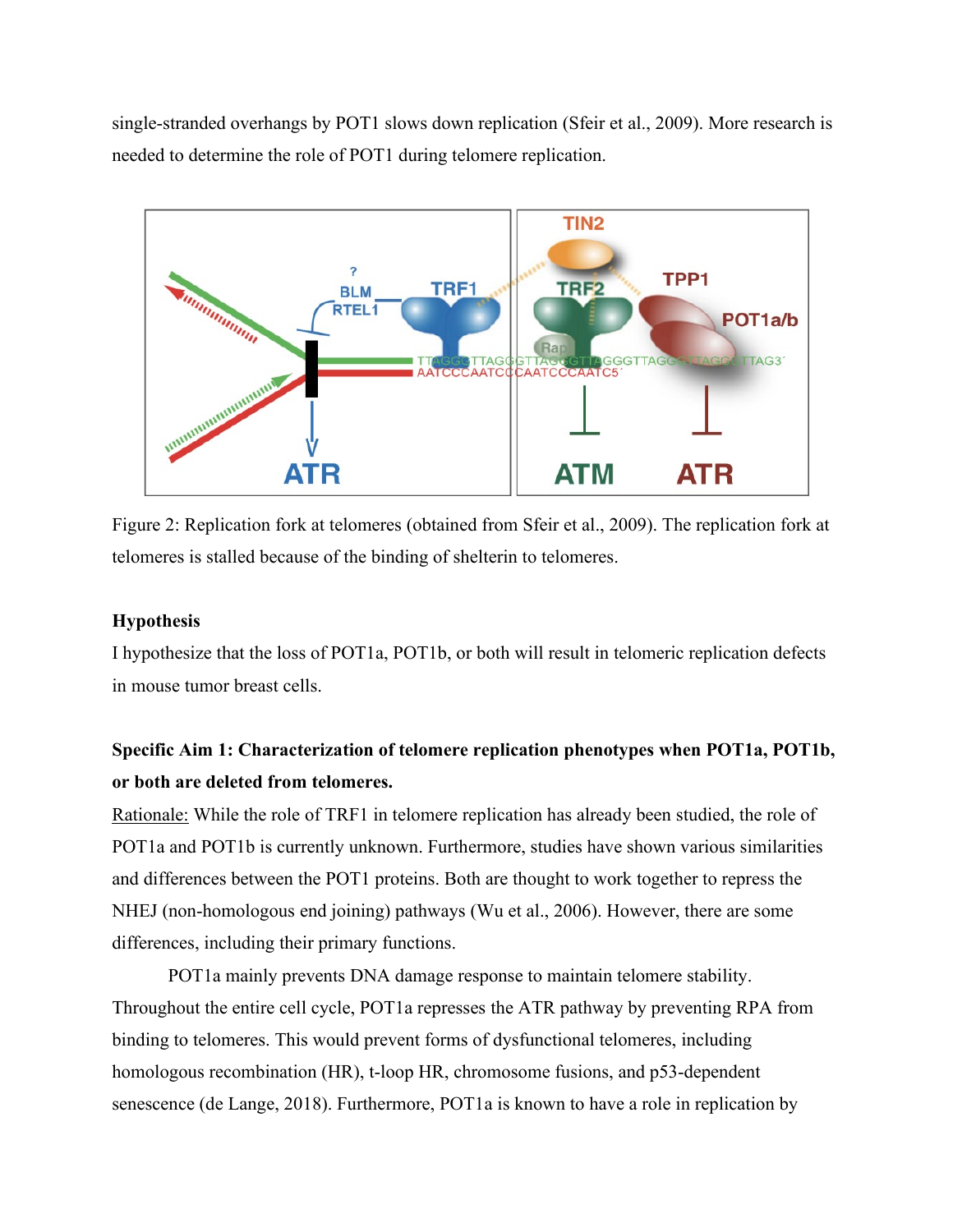interacting with the WRN protein, which is a part of the RecQ helicase family. Together, the two proteins unwind G-quadruplexes during telomere replication (Wu et al., 2006).

The primary purpose of POT1b is the prevention of elongation of the 3' ssDNA in telomeres. The protein is involved with the formation of the 3' overhang. It recruits the heterotrimer CST complex, which contains the CTC1, STN1, and TEN1 proteins, to shelterin. The CST complex assists Pola/primase, an enzyme that can start DNA synthesis and replication. Together, the CST complex can proceed with DNA synthesis and determine the 3' overhang length. However, without POT1b, the 3' ssDNA will be abnormally elongated, and telomeres will quickly deteriorate. POT1b also has the ability to prevent the ATR pathway in the G1 phase (de Lange, 2018).

The differences suggest that during telomere replication, POT1a and POT1b will have different functions. Deletion of either one of them and both are required to differentiate and quantify their effect during replication. I expect that deletion of POT1a will result in more common fragile sites and telomere dysfunction induced foci (TIFs) than deletion of POT1b because POT1a directly affects a potent DDR pathway and works to directly break apart Gquadruplexes. Deletion of both POT1a and POT1b will result in the greatest amount of aberrant telomere phenotypes.

I will use Cre-mediated deletion, a form of recombinant technology, to delete POT1a, POT1b, or both. With the edited gene, I will insert it into immortalized mouse embryonic fibroblasts (MEFs). From these MEFs, I can generate cell lines to examine (Hockemeyer et al., 2007). As a positive control, a cell line with wild type cells treated with aphidicolin will be generated because cells treated with aphidicolin resemble cells with common fragile sites. This cell line can serve as a comparison to cell lines generated from cells lacking the POT1 proteins (Sfeir et al, 2009). As a negative control, a cell line with wild type cells that are not treated with anything will be grown.

 To determine the presence of fragile telomeres, I will use chromosome orientation fluorescence *in situ* hybridization (CO-FISH) to look at telomeres during metaphase. For a normal telomere, there will be a single fluorescent-colored signal from a chromatid end. This signal is approximately equal in intensity to its corresponding sister chromatid. Multiple telomere signals indicate the presence of fragile telomeres because the telomeres is likely broken apart or is no longer condensed. The number of multiple telomere signals in each of the different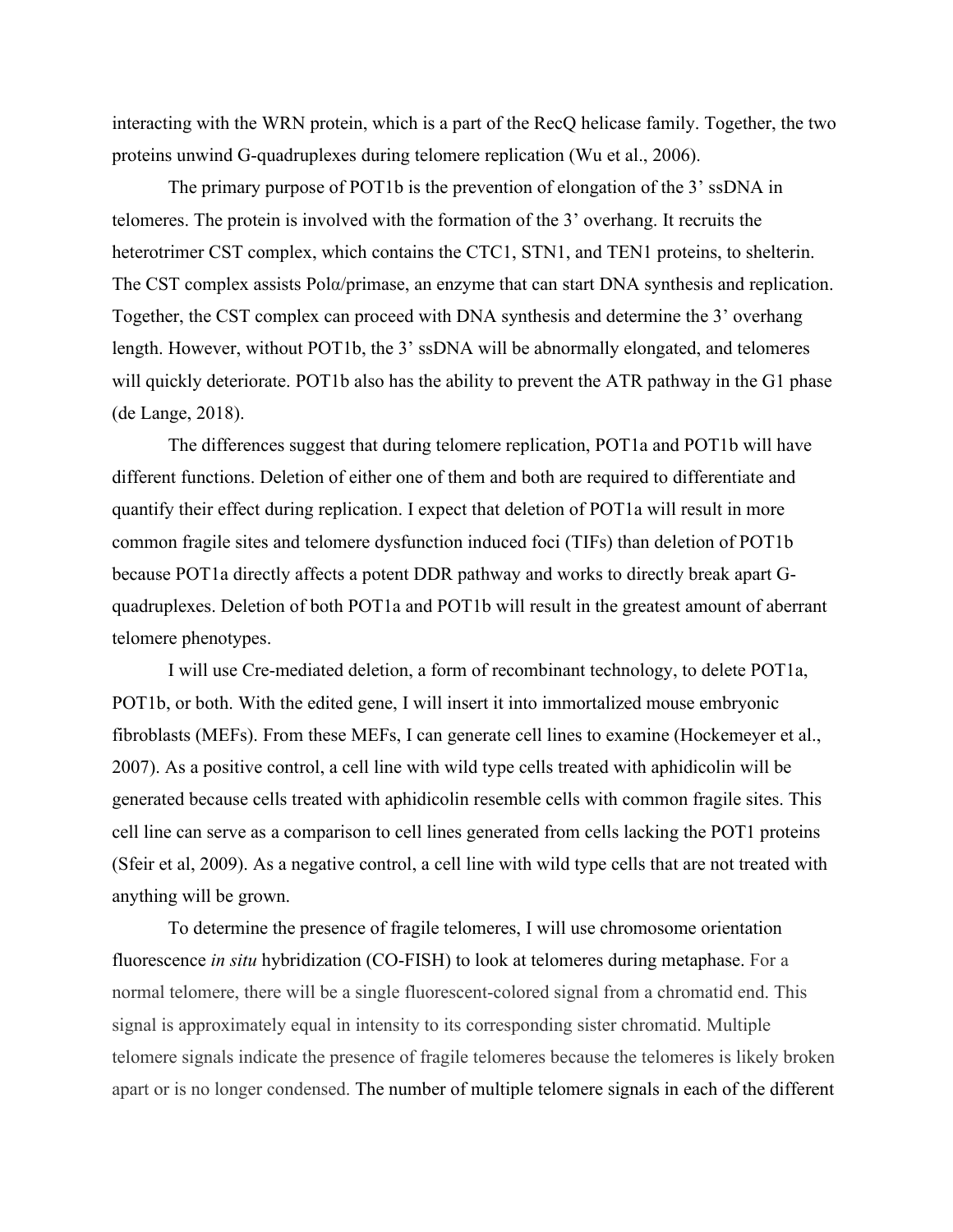scenarios can be counted to quantify the relative effects POT1a and POT1b have on telomere phenotype (Sfeir et al., 2009).

 Additionally, I will test for the fragile telomere phenotype by performing a telomere dysfunction-induced foci (TIF) assay. I will use antibodies to the 53BP1 and  $γ$ -H2AX proteins because these proteins are indicators of double strand breaks and fragile telomeres. Then, I will look at the number of foci that formed because of the dysfunctional telomeres. The number of foci can be compared to determine the degree in which the POT1 proteins affect telomere replication (Mender and Shay, 2015).

# **Specific Aim 2: Determine whether deletion of POT1a or POT1b increase replication stress at telomeres.**

Rationale: There are multiple indicators of replication stress, including the stalling of the replication fork at telomeres. The activation of the ATR or a p53-dependent pathway also suggests replication stress due to the increase in DNA damage responses. Because POT1a and POT1b involve different primary pathways, it is likely that with their deletions, different proteins will be involved. TRF1 may also behave differently as a result of POT1 deletions.

To analyze and track the replication fork, I will use DNA fiber analysis. This technique allows for the analysis of replication forks on the molecular level. For each group, I will label telomeres with two thymidine analogs: 5-iodo-2′-deoxyuridine (IdU), which is red, and 5-chloro-2′-deoxyuridine (CldU), which is green. Different pulses will be sent to instigate the restart of telomere replication at the forks. With a fluorescent microscope, the change in the fluorescentcolored patterns can be tracked and examined. The replication fork progression, origin of replication, and nucleolytic degradation can be determined from the red and green patterns after each pulse (Quinet et al., 2017). I expect that deletion of either POT1 proteins will greatly amplify replicative stress with the deletion of POT1a inducing more stress than the deletion of POT1b. Deletion of both proteins will result in the greatest amount of stress. The replication fork will be stalled, and the telomere replication rate will be the slowest in cells lacking both POT1 proteins.

Moreover, Immunofluorescence-Fluorescence *in situ* hybridization (IF-FISH) and chromatin immunoprecipitation (ChIP) analysis can be done to evaluate the localization of various proteins, including RPA, SMARCAL1, the CST complex, and TRF1 to telomeres. The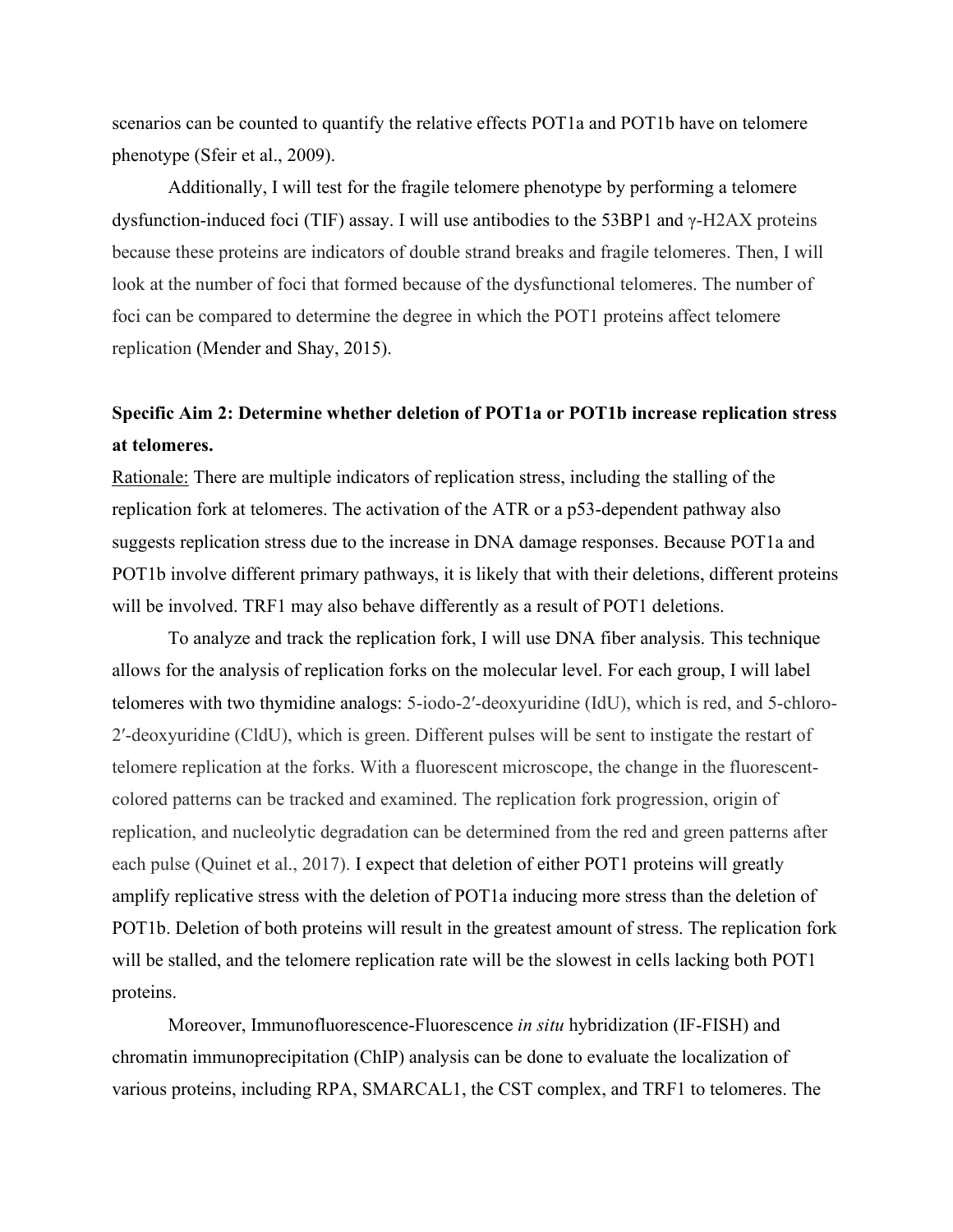different levels of these proteins that bind at telomeres can give insight to the pathways, and thus, the replicative stress that results from the deletion of the POT1 proteins (Poole et al., 2015). With the deletion of POT1a, I predict that there will be an increase in association of the RPA protein to telomeres. I think there will be a decrease in the recruitment of CST complex with the deletion of POT1b.

#### **Potential Pitfalls and Alternate Strategies**

One possible challenge is if there is a presence of overlapping signals from CO-FISH, which would affect my ability to differentiate the signals and identify fragile telomeres. A probable cause for this would be incomplete incorporation of 5-bromo-2′-deoxyuridine (BrdU) BrdU, which helps detect cell proliferation. If this occurs, I could allow for more time for replication of telomeres or inject BrdU in cells more frequently. Furthermore, to detect any potential problems beforehand, I could stain cells with anti-BrdU immunofluorescence and compare them with the cells tested with CO-FISH (Falconer et al., 2013).

Another potential pitfall involves DNA fiber analysis. After labeling the DNA with IdU and CldU, the DNA is spread onto glass by dynamic molecular combing. The DNA combing machine can accurately measure the speed of replication fork progression, but the force of the machine can cause DNA breaks because the telomeres are fragile. As a result, replication rate and possible stalling of the replication fork cannot be seen. To resolve this problem, the strength of the DNA backbone could be increased by adding  $Na<sup>+</sup>$  ions in the buffer because the ions would be attracted to DNA, forming a protective coat and preventing breakage (Quinet et al., 2017).